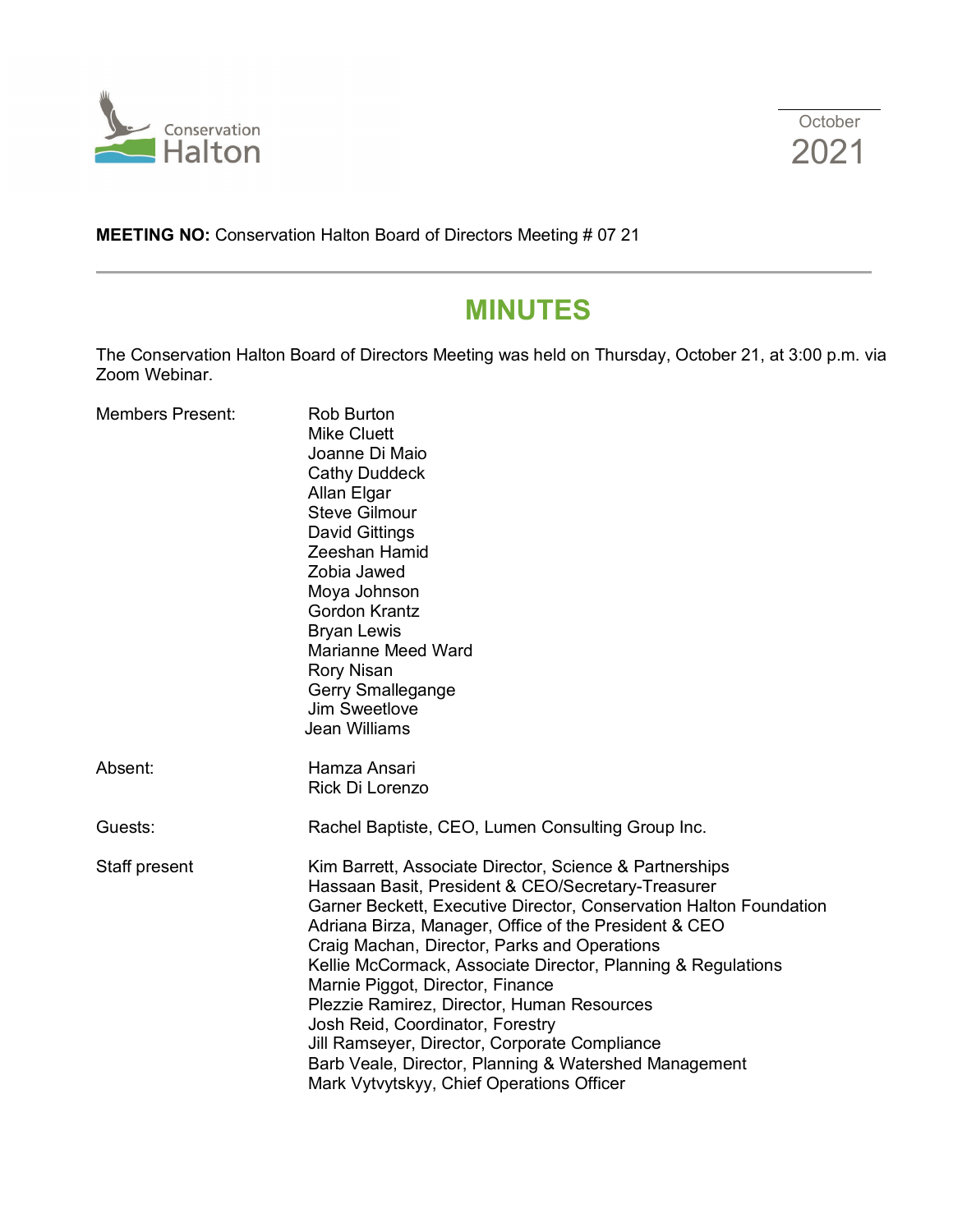



Chair Gerry Smallegange called the meeting to order at 3:00 p.m.

**1. Roll Call**

# **2. Disclosure of Pecuniary Interest for CHF Board of Directors**

There were **NONE.**

**3. Acceptance of Agenda**

**CHF 07 01** Moved by: Cathy Duddeck Seconded by: Zeeshan Hamid

THAT the Agenda be **accepted as distributed.**

### *Carried*

### **4. CEO Verbal Update & Presentation**

### **5. Presentations:**

- 5.1 Equity, Diversity & Inclusion (Rachel Baptiste, CEO Lumen Consulting Group Inc.)
- 5.2 Tree Plotter Application (Josh Reid, Coordinator, Forestry)

### **6. Consent Items**

- 6.1 Approval of Conservation Halton Board of Directors DRAFT Meeting Minutes September 23, 2021
- 6.2 Approval of Conservation Halton Finance & Audit Committee DRAFT Meeting Minutes October 7 2021
- 6.3 Update on the Reid Road Reservoir Quarry and Designation of Undertaking under the Environmental Assessment Act CH File No.: PQ 018 (CHBD 07 21 01)
- 6.4 Update on applications to expand Burlington Quarry Nelson Aggregates Co. CH File No. PQ 20 (CHBD 07 21 02)

The consent items **were adopted.**

### **7. Action Items**

7.1 Conservation Halton Hearing Procedures as amended, October 2021 CH File No.: ADM 261 (CHBD 07 21 04)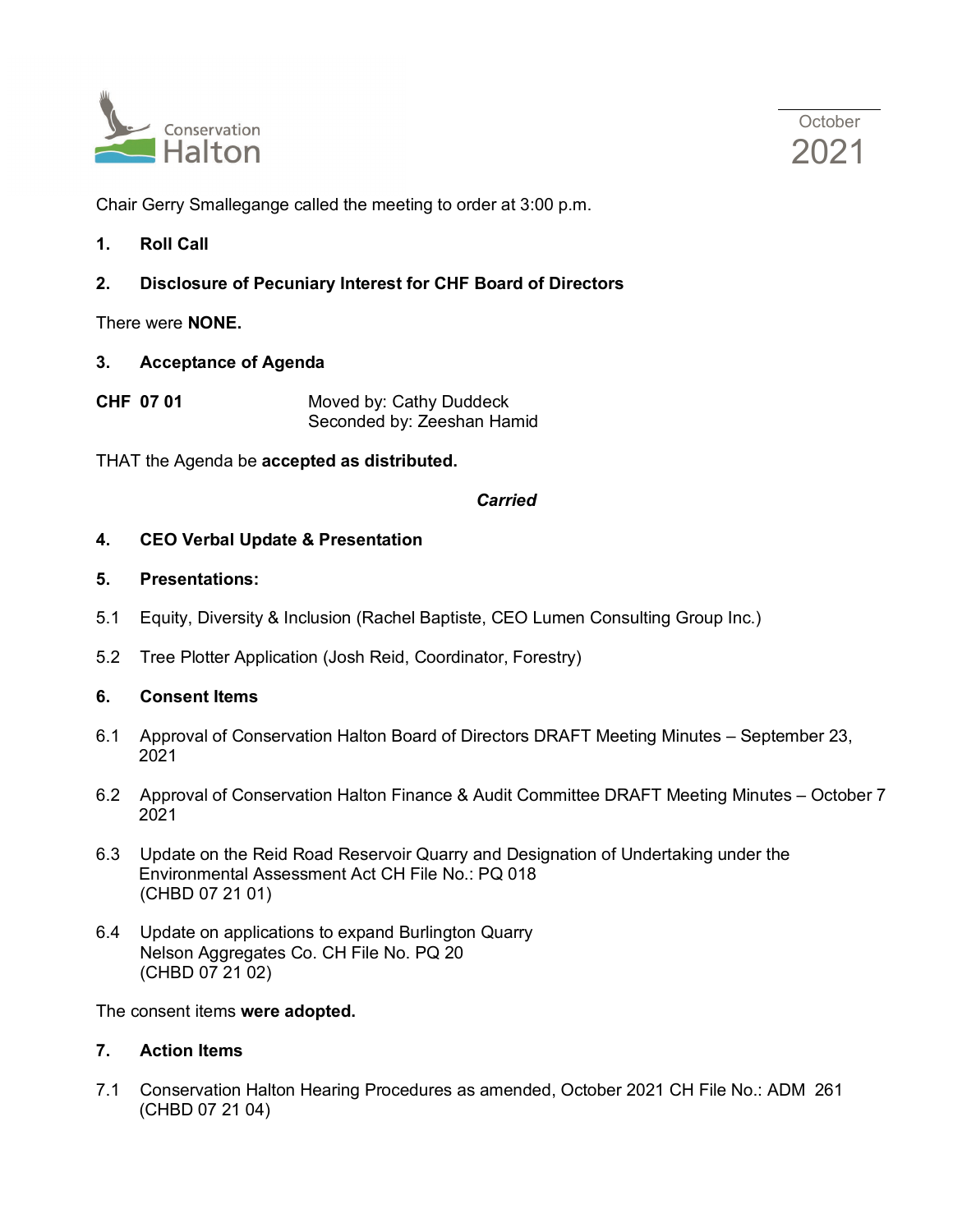



**CHBD 07 02** Moved by: Rob Burton Seconded by: Allan Elgar

THAT the Conservation Halton Board of Directors **approves the Conservation Halton Hearing Procedures as amended, October 2021;** 

And

THAT the Conservation Halton Board of Directors **directs staff to update the corporate website by posting the Conservation Halton Hearing Procedures as amended, October 2021 and removing the 2019 version.**

#### *Carried*

7.2 Authorization Request for Award Approval Contract: Supply & Delivery of Food Products RFP # CH-220721 (CHBD 07 21 05)

| <b>CHBD 07 03</b> | Moved by: Moya Johnson     |
|-------------------|----------------------------|
|                   | Seconded by: Steve Gilmour |

THAT the Conservation Halton Board of Directors **approves the award recommendation of the Supply & Delivery of Food Products contract to Sysco South Ontario Region based on "Highest Overall Scoring Proponent" in alignment with the Conservation Halton Purchasing Policy Section 2.3.2 b) requiring RFP award recommendations that exceed \$100,000 to require Board approval.**

### *Carried*

7.3 Regulatory Status of the Lower Rambo and Lower Hager Creeks, City of Burlington

**CHBD 07 04** Moved by: Rory Nisan Seconded by: Gordon Krantz

THAT the Conservation Halton Board of Directors **receives for information the Staff report entitled "Regulatory Status of the Lower Rambo and Lower Hager Creeks, City of Burlington"** 

#### And

THAT the Conservation Halton Board of Directors **repeals the existing Policy 2.34 "Site Specific Policy – Hager and Rambo Creeks" contained in "Conservation Halton Policies and Guidelines for the Administration of Ontario Regulation 162/06 and Land Use Planning Policy Document (April 27, 2006, as amended November 26, 2020)".**

*Carried*

7.4 Conservation Halton 2022 Budget & Business Plan

**CHBD 07 05** Moved by: Mike Cluett Seconded by: Jim Sweetlove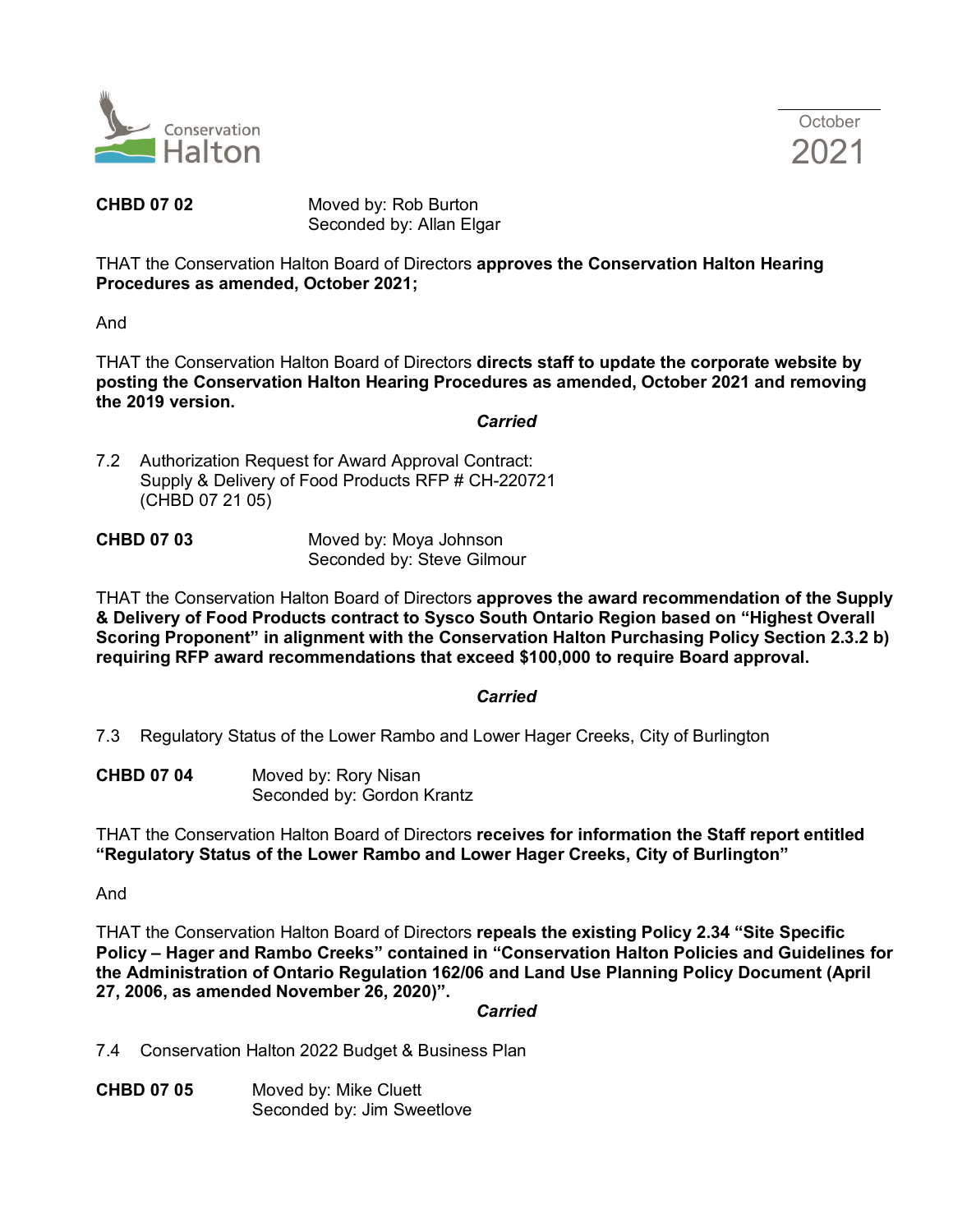

THAT the municipal funding of \$10,795,636 in the 2022 budget **be approved by a weighted vote by the Conservation Halton Board of Directors at the October 21, 2021, meeting;**

And

THAT transfers to and from Reserves in the 2022 budget **be approved as outlined in this report;**

And

THAT the 2022 Budget & Business Plan **be approved as presented.**

All in Favour and the contract of the All opposed Rob Burton Mike Cluett Joanne Di Maio Cathy Duddeck Allan Elgar Stephen Gilmour Dave Gittings Zeeshan Hamid Zobia Jawed Moya Johnson Gordon Krantz Bryan Lewis Marianne Meed Ward Rory Nisan Gerry Smallegange Jim Sweetlove Jean Williams

*Carried*

## **8.0 Conservation Halton Foundation Update (Jim Sweetlove)**

- **9.0 In Camera**
- **CHBD 07 06** Moved by: Jean Williams Seconded by: Dave Gittings

THAT the Conservation Halton Board of Directors **move In Camera.**

- 9.1 Confidential Matter (Hassaan Basit, President & CEO)
- **CHBD 07 07** Moved by: Marianne Meed Ward Seconded by: Jean Williams
- THAT the Conservation Halton Staff **reconvene in Public Forum**

*Carried*